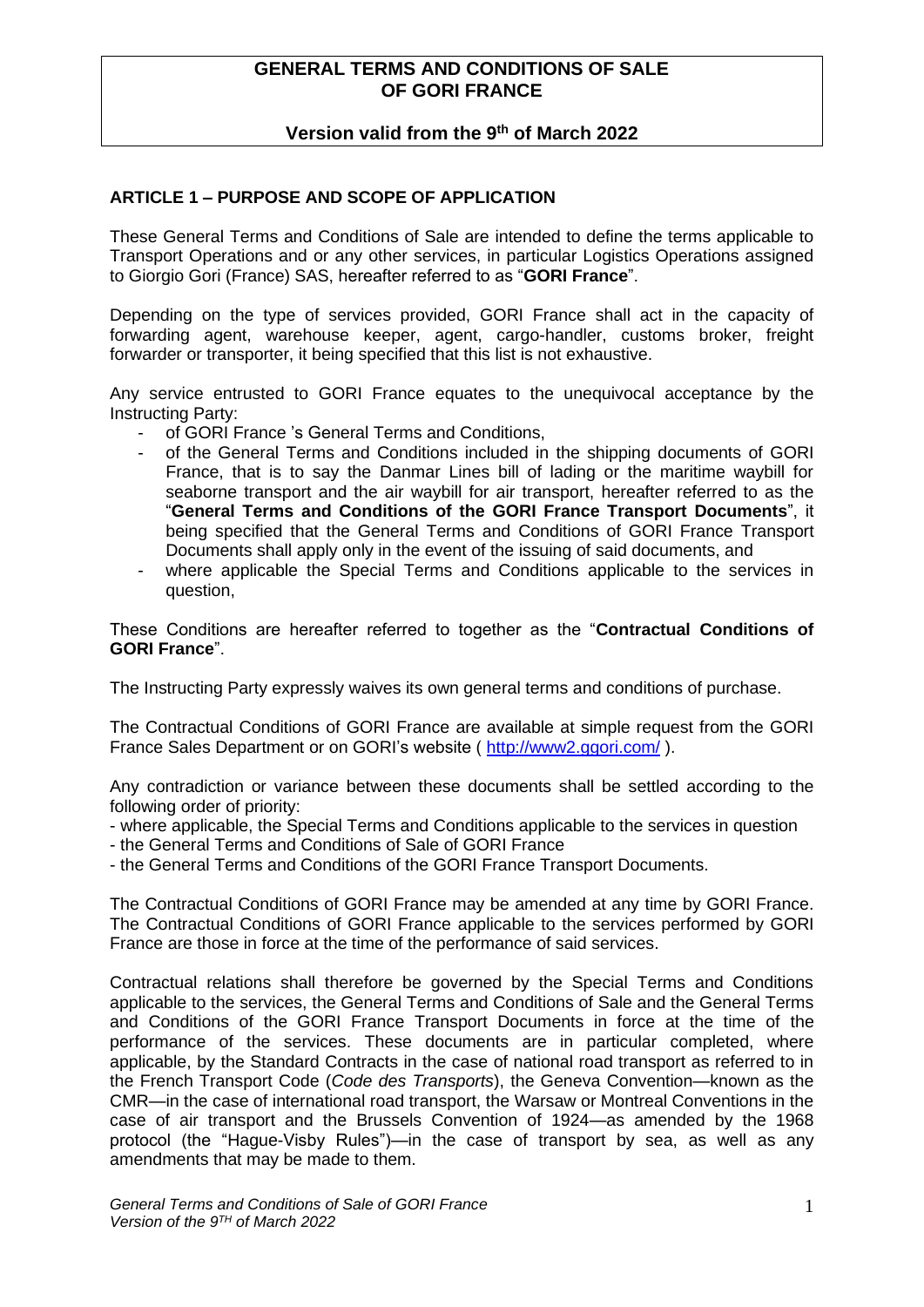In the event of any contradiction between the stipulations of the Contractual Conditions of GORI France and the provisions of mandatory legislation, the latter shall prevail.

# **ARTICLE 2 – DEFINITIONS**

**Special Condition**: a specific contractual condition negotiated between GORI France and an Instructing Party that derogates from all or part of these General Terms and Conditions of Sale.

**Instructing Party**: the party (the principal) that contracts with GORI France.

**Consignment**: Piece or all Pieces actually submitted to GORI France or its substitute at the same time, for which transport is requested by the same Instructing Party for the same recipient, from a single loading location to a single unloading location and covered by the same transport contract.

**Regular Shipment**: transportation subject to Special Terms and Conditions or, failing which, covered by established commercial relations.

**Occasional "Spot" Shipment**: occasional transportation subject to a specific quote that is not part of a Regular Shipment.

**Piece:** an object or material package comprising several objects, packed, regardless of the type, weight, dimensions and volume, comprising a single load when submitted to GORI France or its substitute, packaged by the sender before submission, even if the content is detailed in the transport contract.

**Cash on Delivery:** A mode of delivery whereby GORI France or its substitute directly receives the sum handed over by the recipient in exchange for the merchandise. Cash on Delivery must be expressly requested by the Instructing Party and accepted by GORI France.

**AEO:** "Authorised Economic Operator" (AEO) refers to any natural or legal person that satisfies the criteria stipulated by the community regulations published in the Official Journal of the European Union and any amendments thereto, and that have obtained an AEO certificate issued after being audited by the competent authority.

**Transport Operator**: company performing the Transport Operations, in any capacity (forwarding agent, warehouse keeper, agent, cargo-handler, customs broker, freight forwarder or carrier).

**Logistics Operator**: company performing the Logistics Operations.

**Transport Operations:** services relating to the physical movement and/or the flow management of Consignments from any starting point to any destination.

**Logistics Operations**: services of any kind provided by GORI France, concurrently or alternately depending on the situation, which are intended for the acceptance, inspection, storage, preparation, packaging or organisation of the transportation and distribution of merchandise.

**Customs Formality**: any customs formalities carried out by GORI France or its substitute with a view to the importing or exporting of a Consignment as defined in article 3 and in order for which a direct agency agreement has been signed by the Instructing Party.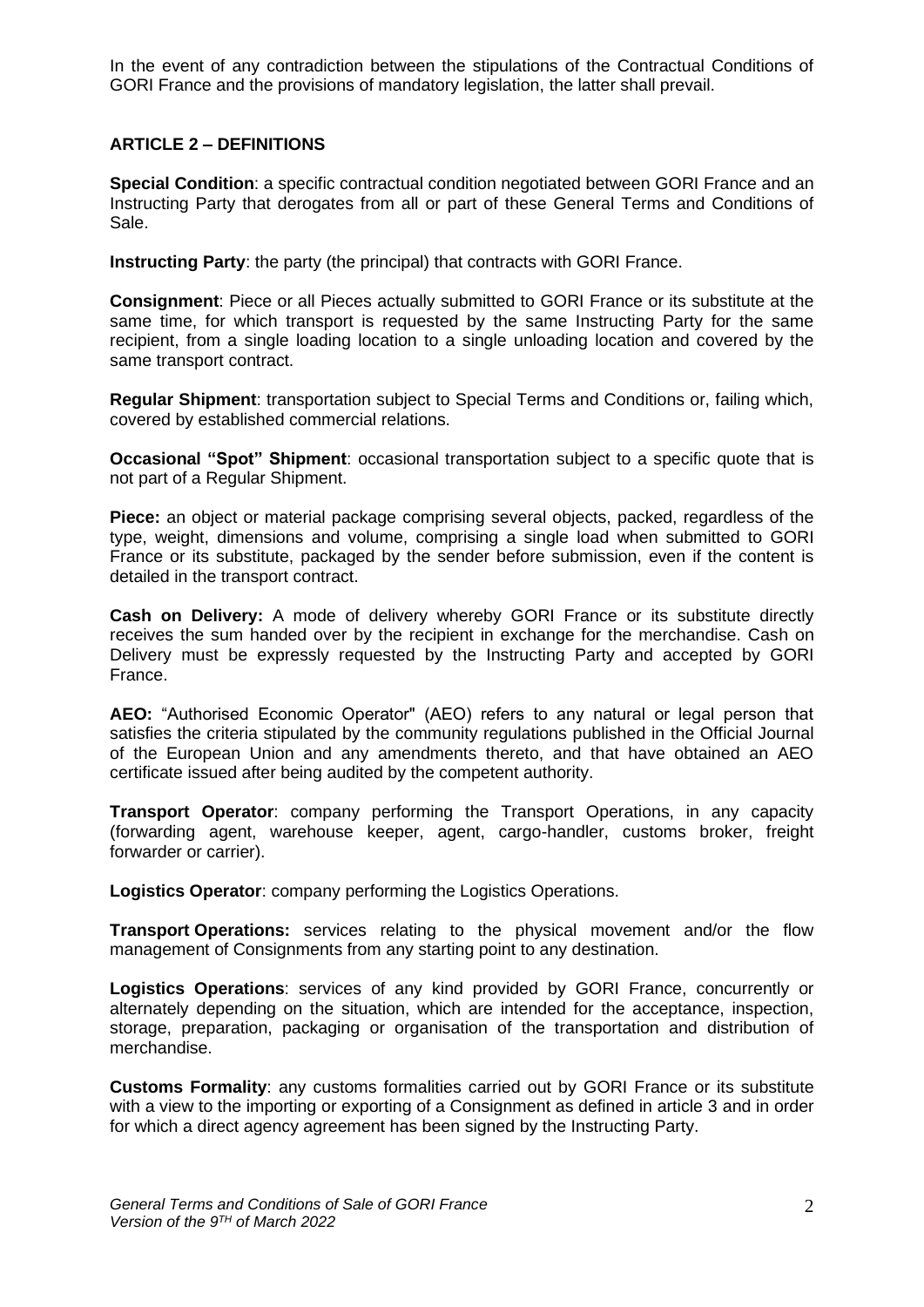# **ARTICLE 3 – OBLIGATIONS OF THE INSTRUCTING PARTY**

#### **3.1 Payment**

The Instructing Party undertakes to pay the price for the Transport Operations and/or Logistics Operations and any other services performed by GORI France in accordance with the procedures set out in these General Terms and Conditions of Sale of GORI France.

#### **3.2 Title**

The Instructing Party warrants that it is the owner of the transported merchandise or the agent of the owner. In such a case, it hereby accepts these conditions not just for itself, but also as the agent acting in the name of and on behalf of the owner of the merchandise.

#### **3.3 Packaging, packing, marking and labelling**

For Transport Operations, the Consignment must be submitted by the Instructing Party packaged, packed, marked and labelled to withstand the Transport Operations and, in general, all entrusted operations, and to be delivered to the recipient under normal conditions.

For Logistics Operations, the Instructing Party must ensure that merchandise is packed, packaged, marked and labelled to withstand all the operations entrusted under normal conditions.

The merchandise must not represent a hazard for the driving or handling staff, the environment, the safety of the transport vehicles, other merchandise transported or stored, vehicles or third parties.

The Instructing Party shall be solely responsible for the choice of packaging and its capacity to withstand being transported and handled.

If the Instructing Party decides to entrust merchandise to GORI France that contravenes the aforementioned provisions, said merchandise shall travel at the Instructing Party's risk and GORI France shall be released of all liability in this respect. The Instructing Party shall be solely liable, without the possibility of action against GORI France, for any harm of any kind that they may cause.

For each Piece, object or load carrying instrument, a clear label must make it possible to immediately and unequivocally identify the sender, the recipient, the place of delivery and the type of merchandise.

The information on the labels must correspond to the information on the transport contract.

The Instructing Party shall be responsible for all consequences of any absence, insufficiency or defect in respect of the packaging, packing, marking or labelling.

#### **3.4 Obligations with regard to declarations**

The Instructing Party warrants the accuracy and completeness of the description of the nature and specificities inherent to transported merchandise, and all information on said merchandise and their use, provided by it or its representatives, regardless of the type of merchandise (standard, hazardous, military dual-use, etc.).

The Instructing Party shall be responsible for any consequences of a breach of the obligation to provide information and submit declarations on the nature and specificities inherent to the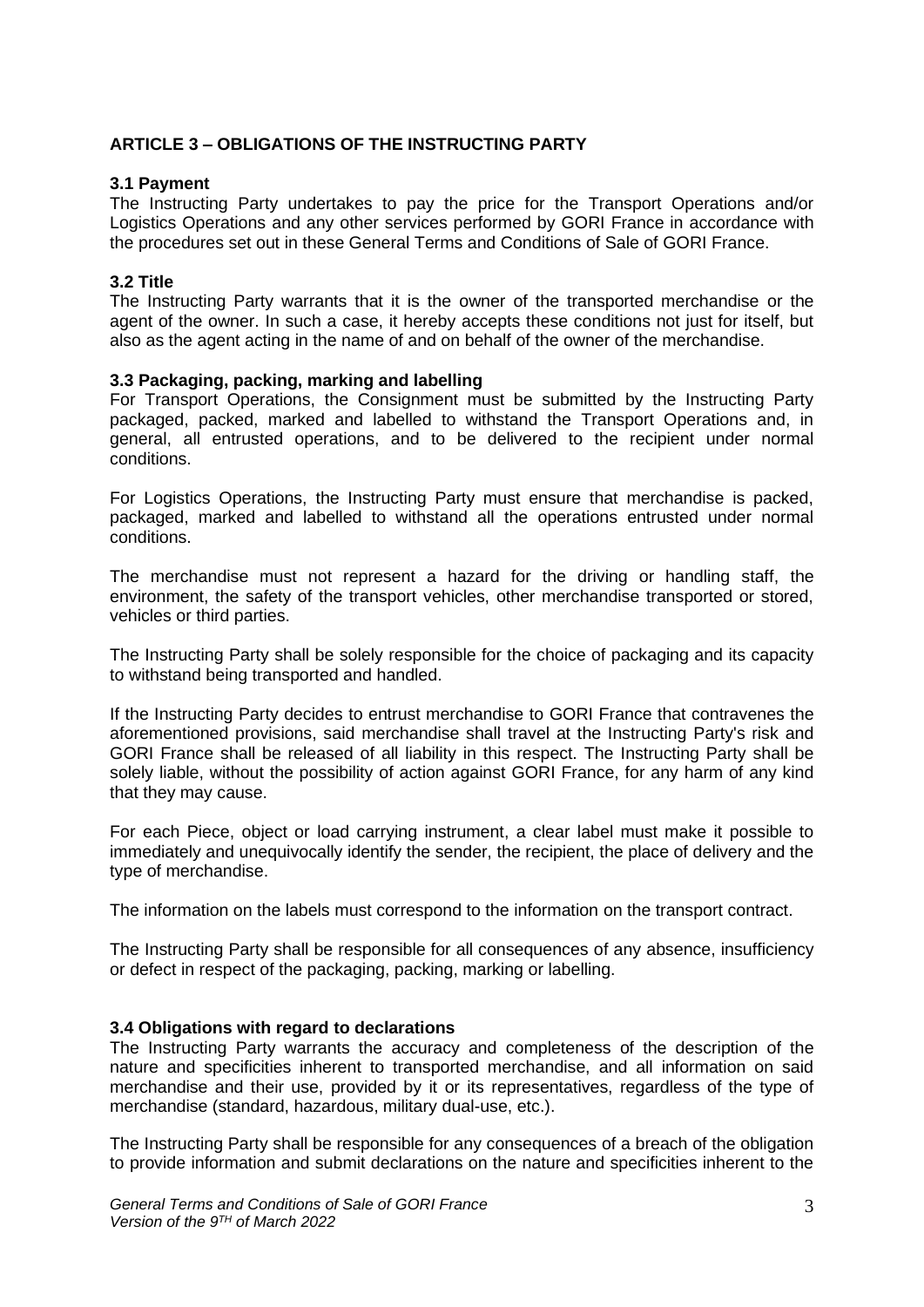merchandise, particularly those that are not apparent, especially in relation to its value and/or desirability, danger or fragility.

Furthermore, the Instructing Party expressly agrees to refrain from submitting illegal or prohibited goods to GORI France.

The Instructing Party shall be solely responsible for the consequences of false, erroneous, incomplete or inapplicable declarations or supporting documents, or those provided late, including in respect of information needed to transmit any summary declaration required by customs regulations, in particular for the transportation of goods from or to a country outside the European Union.

#### **3.6 Customs formalities**

If Customs Formalities are required to be performed, the Instructing Party shall hold GORI France harmless in respect of any financial consequences of erroneous instructions or inapplicable documents, or those submitted late or any irregularity or non-conformity whatsoever, attributable in whole or part to the Instructing Party, resulting in the payment of duties and/or additional taxes, fines, interest and more generally any costs, fees and/or penalties of any kind whatsoever to the authority in question.

If the merchandise is cleared through customs under a preferential arrangement agreed with or granted by the European Union, the Instructing Party shall guarantee that it has carried out all checks in respect of the Union Customs Code to ensure that all of the terms of the preferential arrangement have been met.

The Instructing Party must, at GORI France 's request, provide the latter, within the given time frame, with all information required of it under customs regulations. A failure to provide the information within this time frame shall render the Instructing Party liable for all harmful consequences of this breach, such as delays, excess costs, damage, etc.

The Instructing Party shall be solely responsible for the rules on the quality and/or technical standardisation of the goods and it must provide GORI France with all documents (tests and certificates, etc.) required by the regulations for their transportation. GORI France cannot be held liable if merchandise fails to comply with said rules on quality or technical standardisation.

#### **3.7 Consignment volume**

Without prejudice to the application of the stipulations of article 8.1, the Instructing Party undertakes to notify GORI France at least three (3) months in advance in the event of a significant variation in the Consignment volumes entrusted to GORI France not linked to the economic context.

#### **3.8 SOLAS Regulations**

Pursuant to the SOLAS Convention, the Instructing Party (referred to as "Loader" in said Convention) is under an obligation to inform GORI France of the Verified Gross Mass (VGM) according to calculation method "one" or "two" as specified in said Convention for each Full Container Load (FCL) or each piece (LCL). This VGM must be provided in the lead-times indicated by GORI France, failing which, GORI France may, without incurring liability, refuse to accept the piece or the container from the Instructing Party.

The Loader/Instructing Party acknowledges and accepts that GORI France may place its trust in the Verified Gross Mass communicated and may use it to comply with its obligations with regard to its substitutes, in particular maritime transporters.

*General Terms and Conditions of Sale of GORI France Version of the 9 TH of March 2022* 4 In this regard, the Loader/Instructing Party expressly accepts that it shall hold GORI France harmless from any liability and compensate it for any action, compensation, fees or consequences applied against it as a result of or in relation to a VGM that is provided late or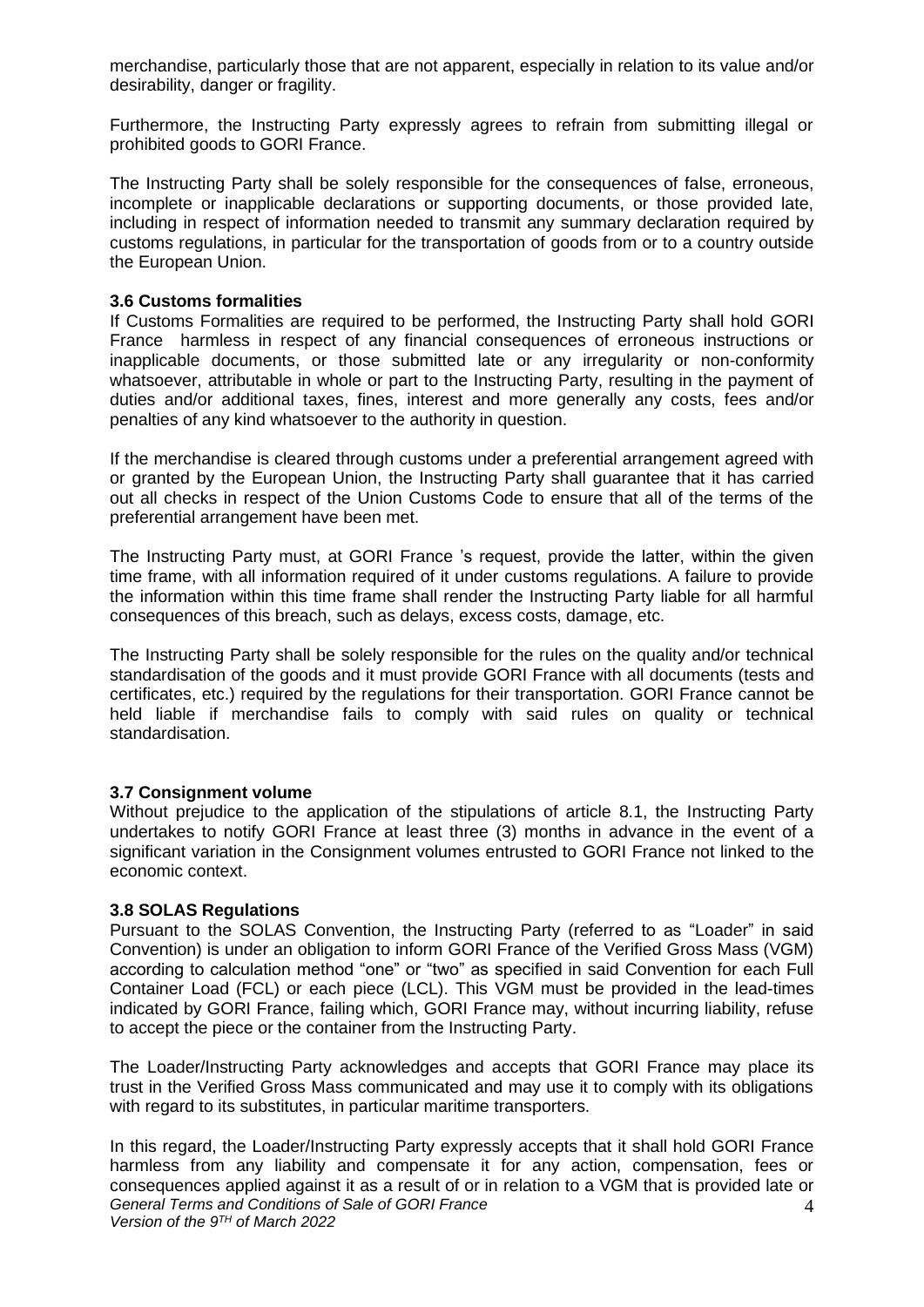that is considered in particular to be inappropriate, incomplete or erroneous that is provided by the Loader or any person that is authorised to do so on its behalf.

# **3.9 Compliance to Export Control – Sanctions – Dangerous Goods**

The Instructing Party shall ensure compliance with all applicable export control and sanctions laws and regulations ('Export Laws') and warrants in particular that:

- (i) Neither the Instructing Party, any holding company, agents, consignee or any other third party directly contracted by the Instructing Party for the delivery of the Consignment are listed on any applicable sanctions lists as a denied or restricted party;
- (ii) The delivery of the Consignment to its final destination, any known end-user and enduse do not constitute a breach of any applicable Export Laws;
- (iii)The Instructing Party will inform GORI France should the shipment be subject to any applicable sanction and/or export/re-export restrictions under applicable Export Laws
- (iv) The Instructing Party has obtained all necessary permits, licenses or other government authorizations required for the delivery of the shipment to its final destination and end-use.

The Instructing Party shall provide GORI France with all information, including permits and licenses, required by applicable Export Laws to permit GORI France to further the delivery of the Consignment to the final destination country. GORI France strives to be fully compliant at all times with the prevailing rules and regulations for carriage of dangerous/hazardous cargo. In this regard, we work with our customers and carrier partners to ensure all dangerous/hazardous cargo is correctly declared at the time of booking the Consignment and prevent any mis-declaration of dangerous/hazardous cargo. In the even that GORI France 's Instructing Party mis-declare dangerous/hazardous cargo to be nondangerous/non-hazardous cargo, all penalties, costs, consequences and liabilities of this mis-declaration will be passed on to the Instructing Party.

# **ARTICLE 4 – DELIVERY**

Delivery shall be made in person to the recipient named by the Instructing Party and given on the transport document.

## **Refusal or absence of the recipient of the Consignment**

If the Consignment is refused by the recipient, or in the absence of the latter for any reason whatsoever, all initial and additional costs incurred shall be payable by the Instructing Party.

Consignments which through the fault of the recipient cannot be delivered to their destination shall be kept in the warehouses, port/airport terminals of GORI France (or those of its subcontractors) at the expense and risk of the Instructing Party.

GORI France reserves the right to invoice the waiting time and any related costs if the vehicle and the staff are retained beyond the usual amount of time.

## **Breach by the Instructing Party at the moment of the submission of the Consignment**

In the event that:

- the Consignment is not submitted to GORI France, or it substitute as indicated by the Instructing Party

and/or in the event that the Consignment is submitted by the Instructing Party late the Instructing Party shall owe compensation for the prejudice suffered and demonstrated by GORI France or its substitute.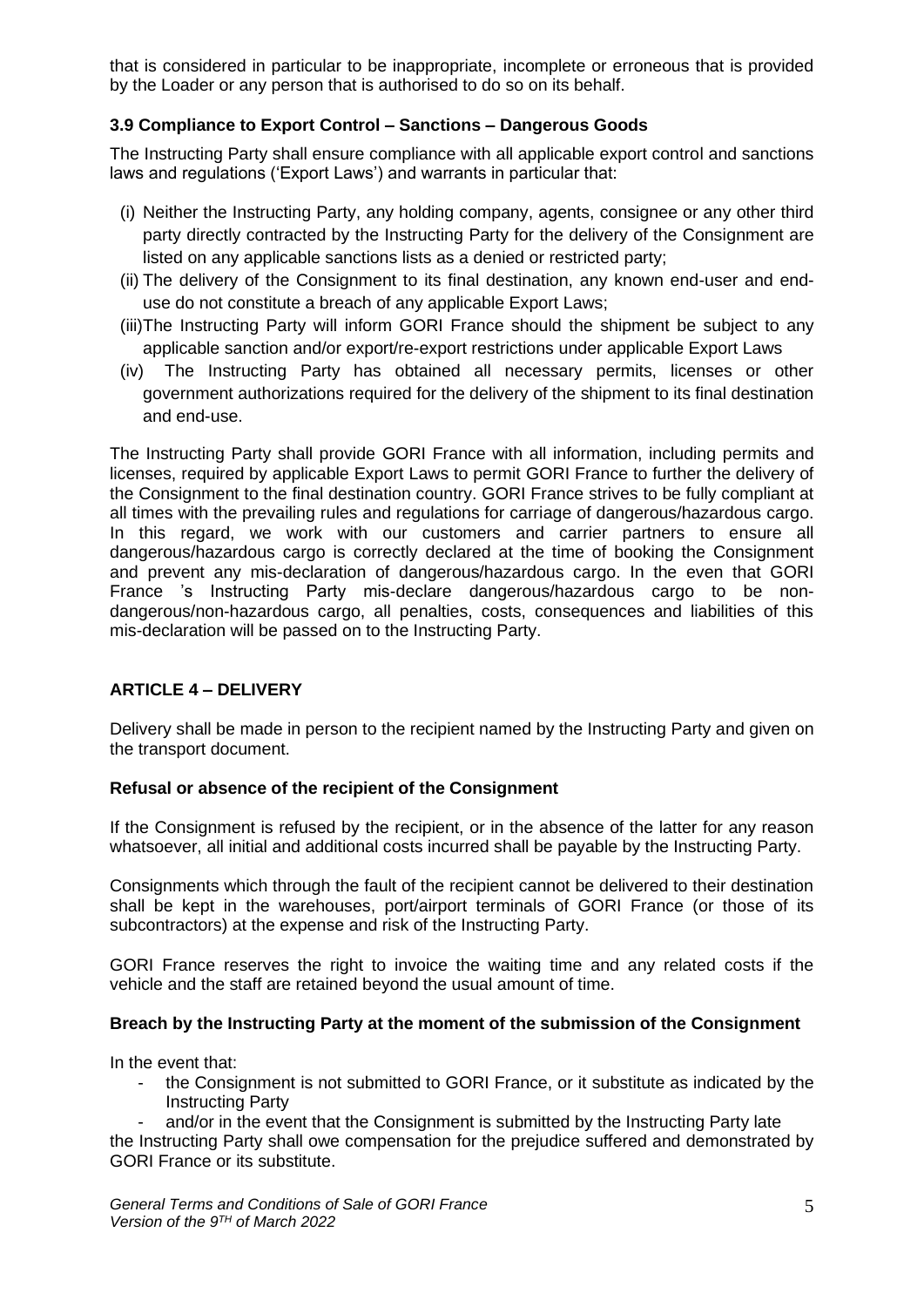## **Cash on Delivery**

In the event of Cash on Delivery, the sum that the carrier receives in exchange for the delivery of the merchandise, shall be in the form of a cheque made payable to the Instructing Party or any other person named by it. This cheque shall then be handed over to the Instructing Party.

GORI France does not incur any liability with regard to the operations performed according to the aforementioned stipulations unless otherwise specified in writing, in which case, GORI France 's liability is limited to the amounts set in article 11.1.

# **ARTICLE 5 – RIGHT OF INSPECTION**

For reasons of security and/or control, the Instructing Party expressly acknowledges that GORI France, in its capacity as AEO, or any public authority may open and inspect any Consignment. GORI France shall warn the Instructing Party as soon as it is aware of any such inspection.

Any damage (delay, recipient's refusal of the piece, etc.) that may result from such an inspection may not lead to a claim for compensation from GORI France from any party.

# **ARTICLE 6 – CUSTOMS CLEARANCE**

In the event that Customs Formalities must be performed by GORI France or its substitute, the Instructing Party gives GORI France authority to act as customs broker, acting directly in the name of and on behalf of the Instructing Party as provided by:

- Article 18 of the Union Customs Code (EU regulation No. 952/2013 of 9 October 2013);

- The Decree of 13 April 2016, as amended by the Decree of 31 May 2018 on customs representation and registration of customs representatives.

It is specified that this authority is granted only for customs declarations and it does not authorise GORI France to act as a substitute and/or to represent the principal with the customs authority for any dispute other than with the written agreement of the parties.

The mode of direct representation shall apply other than in the event of a law prohibiting such in the country where the Customs Formalities are performed.

# **ARTICLE 7 – WEIGHT OF CONSIGNMENTS**

GORI France reserves the right to check the weight indicated by the Instructing Party and correct any weight error by applying the following rules:

The weight taken into account for billing of the Consignment (rounded up to the nearest bracket) shall be the higher of the following two weights:

- the actual weight, such as determined in the various GORI France service centres by weighing, using scales that comply with the applicable regulations in terms of weight and measurements, or
- the rules for calculating volumetric weight, it being specified that the rules for calculating volumetric weights depend on the transport service used. They are available upon simple request from the GORI France Sales Department.

# **ARTICLE 8 – PRICES**

*General Terms and Conditions of Sale of GORI France Version of the 9 TH of March 2022* **8.1 Price**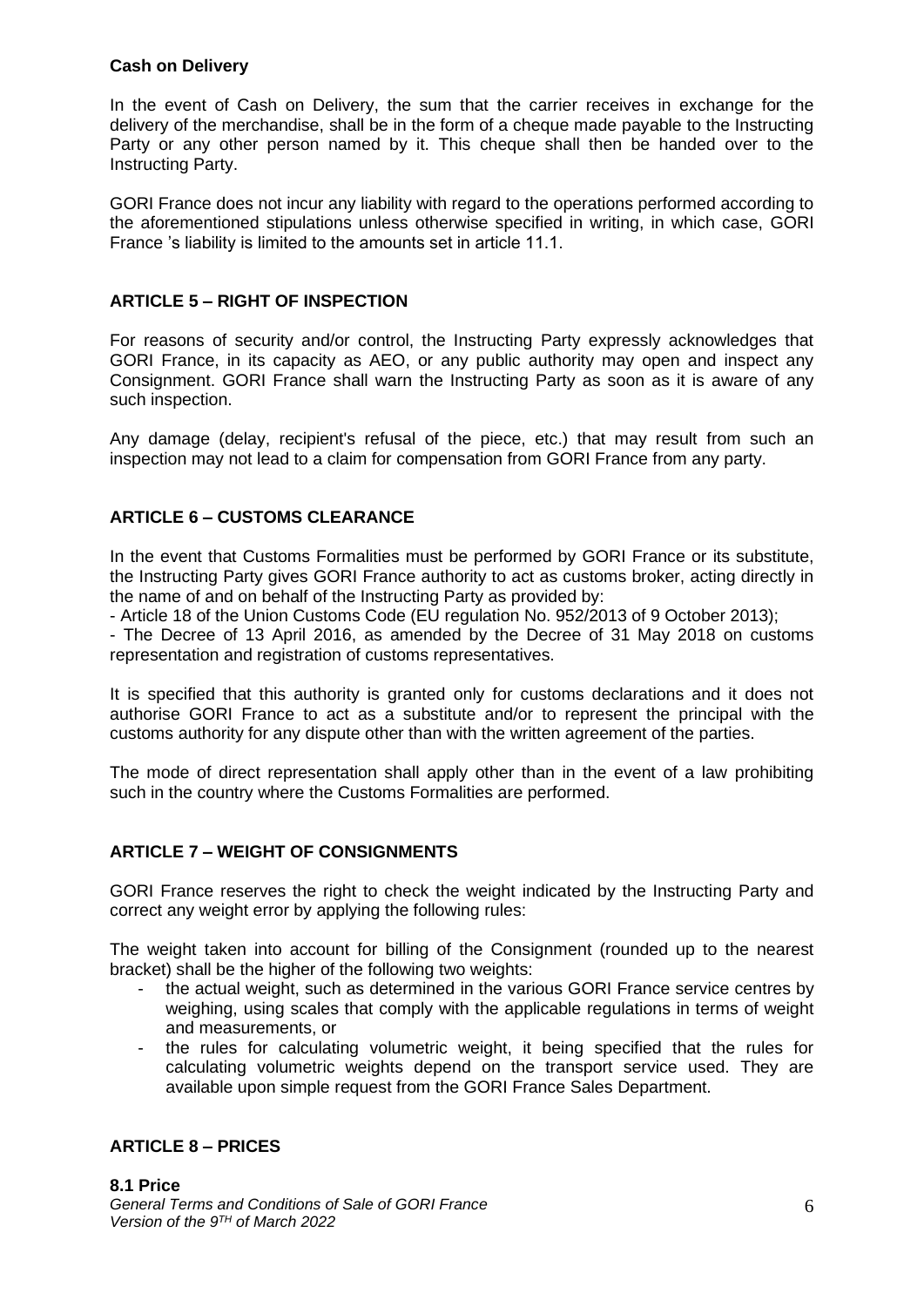Prices are calculated by applying the pricing in force on the date the Consignment is submitted.

Prices do not include duties, taxes or fees due in application of any regulations, particularly tax or customs regulations, (such as excise duties, export duties, etc.). These shall be invoiced separately, where applicable.

Moreover, any additional costs related to operational conditions, such as demurrage, detention, storage, congestion costs, without this list being exhaustive, if applicable, will be invoiced to the Instructing Party.

In the context of operations subject to French value-added tax (VAT), the prices shall be increased by the corresponding VAT amount.

In the event that French VAT has not been stated on the initial invoice, GORI France shall forward to the Instructing Party a corrected invoice stating a price addition equal to the amount of the VAT. The latter shall pay the amount of the VAT.

Pricing conditions are available upon simple request from the GORI France Sales Department.

Any modifications to a Transport Operation, in particular any change of route or immobilisation of the vehicle and/or team without any fault on the part of GORI France may lead to a readjustment of the pricing conditions applicable to the Transport Operation.

Furthermore, if due to economic or technical circumstances or legislative and/or regulatory modifications that occur after the signature of this agreement, the economic basis of the Contract and more generally, the balance it establishes between the parties were to become upset, to such a point as to make its performance damageable for GORI France, the parties shall meet to negotiate the prices in good faith. If no agreement can be reached between the parties, GORI France shall have the option of terminating the relations with thirty (30) days' notice.

Depending on the service chosen, the prices applied to the Instructing Party may be determined based on a volume of services defined by the latter.

It is understood that, if this volume has not been reached for three (3) consecutive months, GORI France shall be able to unilaterally revise the prices on the basis of the volume of actual Consignments.

#### **8.2 - Revision**

Unless otherwise agreed by the Parties, the prices relating to the services can be revised at any time by GORI France.

#### **8.3 Customs clearance**

The amount of duties and taxes related to imports is calculated according to the regulations in force.

In the event that GORI France makes a payment, in particular to pay duties or taxes to the customs authority on behalf of the Instructing Party, the Instructing Party undertakes to reimburse GORI France for such payments under the conditions stipulated in article 9.1 herein. To cover these costs, GORI France shall apply a flat rate fee to the Instructing Party in addition to the duties and taxes paid and re-invoiced, for which the calculation terms shall be communicated in advance. This flat rate fee shall be subject to VAT according to the local VAT rules in force.

## **8.4 Joint liability of the Instructing Party**

*General Terms and Conditions of Sale of GORI France Version of the 9 TH of March 2022*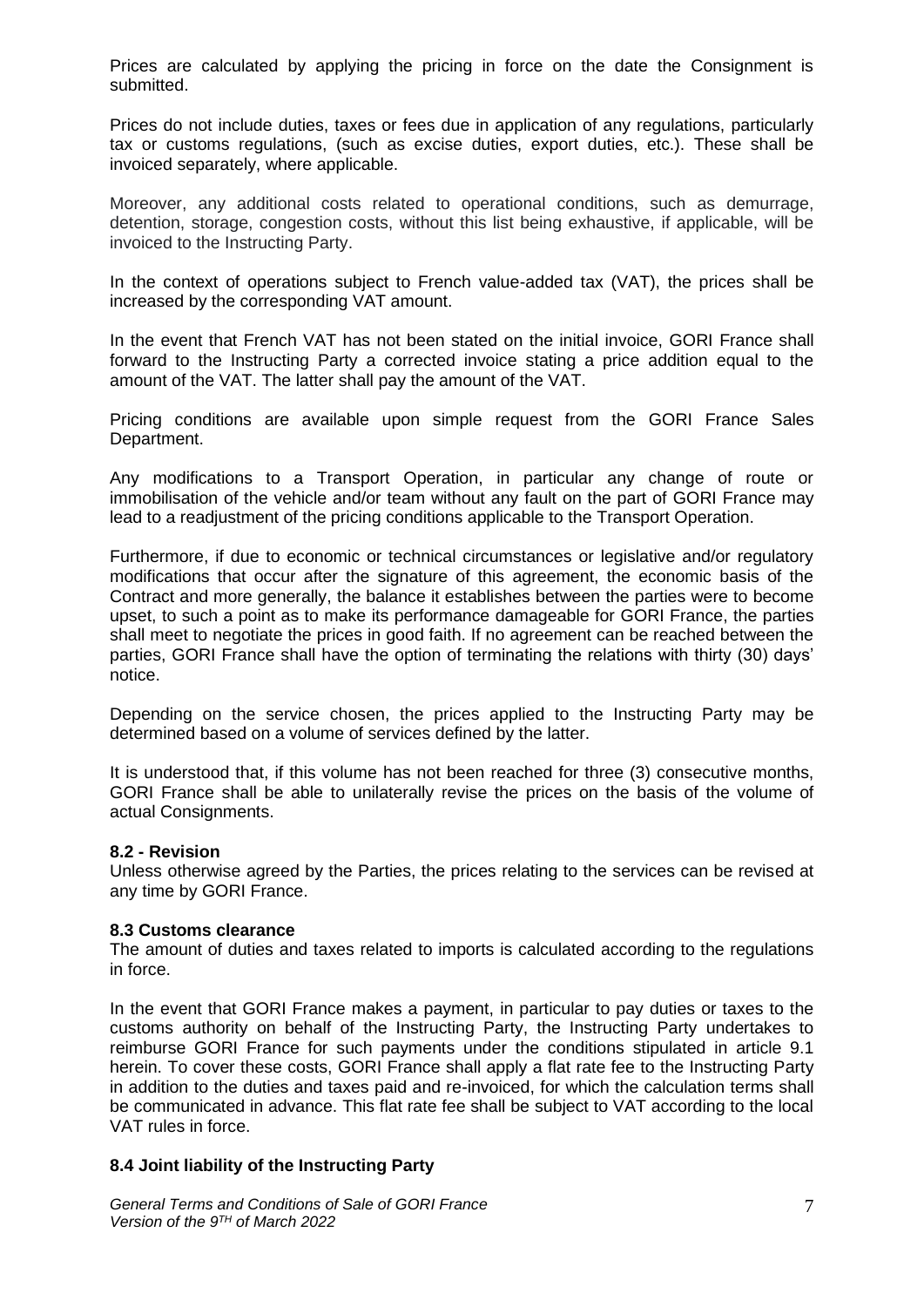In the event that the duties and taxes, shipping costs, transport costs or any other applicable fees must be paid by the recipient, the shipper or any person other than the Instructing Party, the latter remains jointly liable and is the guarantor for the payment of said applicable fees, either with regard to the customs authority and/or GORI France , if the person that should pay fails to do so, regardless of the reason, the Incoterm and/or the mode of representation defined between the parties.

# **ARTICLE 9 – PAYMENT CONDITIONS**

#### **9.1 Payment deadline**

Pursuant to article L. 441-6 of the French Commercial Code (*Code de Commerce*) for all services performed, particularly by forwarding agents, road haulage companies, customs brokers, freight brokers and customs agents, the payment deadlines agreed upon may not exceed **thirty (30) days from the issue date of the invoice**.

Without prejudice to article 8.3 paragraph 3, the Instructing Party undertakes to pay the amount of duties and taxes relating to its imports that GORI France has paid to the Customs Authority on its behalf, **on receipt of the invoice**.

The Instructing Party shall always guarantee their payment.

Unless otherwise stipulated in special payment terms set by mutual agreement, invoices for Logistics Operations shall be payable within thirty (30) days from the issue date of the invoice.

Payment is due at the end of the aforementioned payment period and the Instructing Party may not delay due to a prior request for information or documents of any kind whatsoever (proof of delivery, etc.).

Any partial payment made on the agreed payment deadline shall initially be charged against the non-preferential part of the amount owing.

#### **9.2 Default and late payment**

If the payment is irregular, incomplete or non-existent, through the Instructing Party's fault, the resulting costs shall be payable by the latter, and a civil and/or criminal lawsuit may be brought against it.

Pursuant to article L 441-6 of the French Commercial Code, late payment penalties and a flat-rate fine of €40 for debt recovery shall be charged for each invoice due on the day following the payment deadline given on the invoice in the event that the sums owed are settled after that date, without it being necessary to issue a reminder, without prejudice to any damages and other costs that GORI France reserves the right to claim.

The late payment interest due by virtue of the aforementioned provisions shall be claimed by GORI France at a rate equivalent to the interest rate applied by the European Central Bank to its most recent refinancing operation, plus 10 percentage points.

#### **9. 3 Lack of compensation**

The parties agree that their mutual receivables and debts resulting from the fulfilment of the services cannot be offset solely on the initiative of one of the parties.

## **9.4 Contractual lien**

The Instructing Party expressly acknowledges that GORI France has a contractual lien, including a right of possession and general and permanent preferential right, on all merchandise, assets and documents in GORI France 's possession, guaranteeing the total amounts owed to GORI France by it (invoices, interest, costs incurred, etc.), even prior or external to operations performed relating to said merchandise, assets or documents.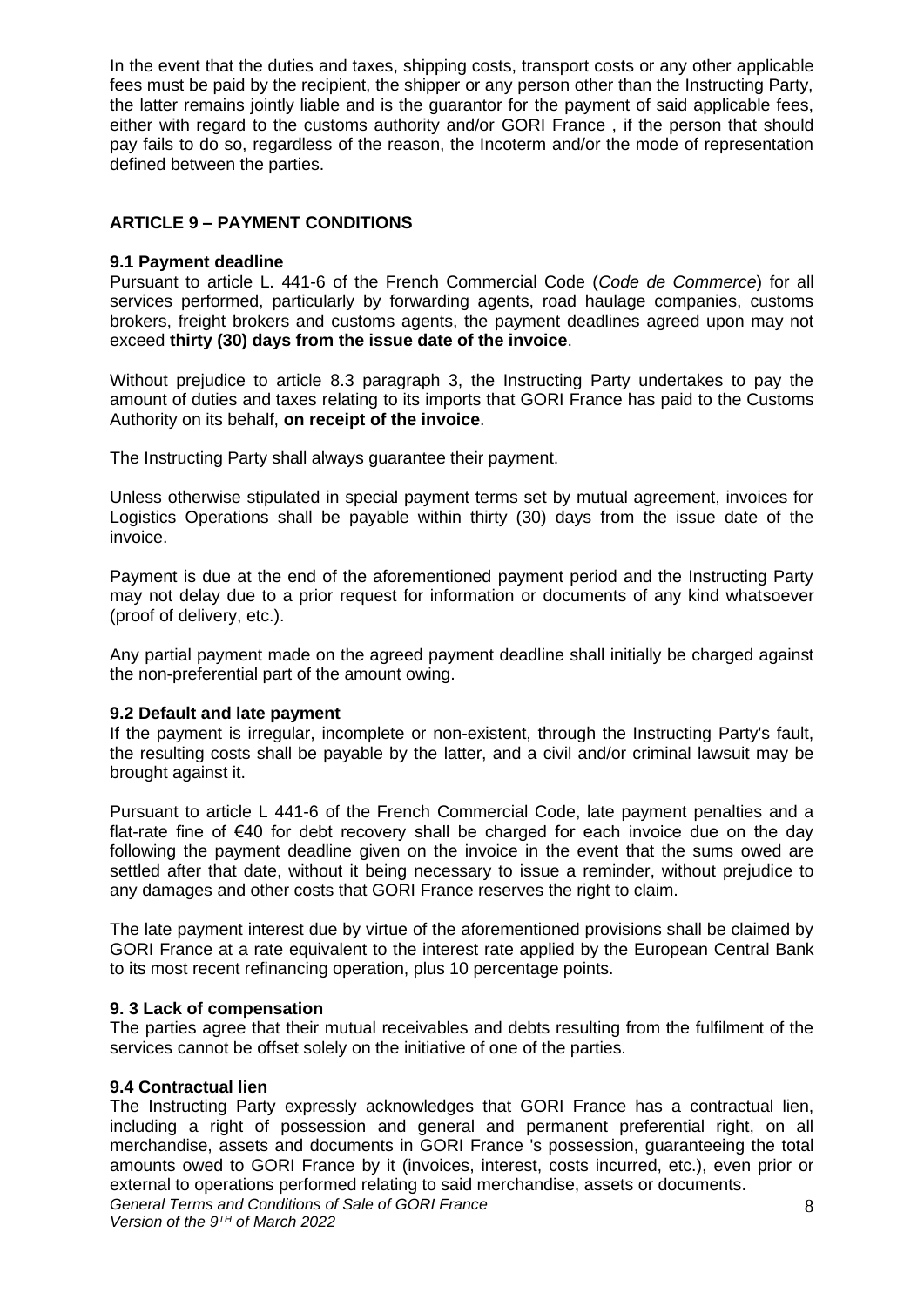## **9. 5 Invoice disputes**

Subject to foreclosure, any disputed invoice must be notified to GORI France by registered letter with acknowledgement of receipt, within 30 clear days following its date of issue.

Any complaint relating to losses, harm or other damage are treated in paragraph 11.5 of these General Terms and Conditions of Sale of GORI France.

## **9.6 Electronic invoicing**

The Instructing Party may expressly authorise GORI France to issue its invoices by email or in electronic format for any services by GORI France that meet the eligibility conditions for electronic invoicing, under the conditions that shall be defined by mutual agreement between the Instructing Party and GORI France .

# **ARTICLE 10 – TERM – TERMINATION**

## **10.1 TERM**

Unless otherwise stipulated in the Special Terms and Conditions applicable to the services in question, any contractual relationship between GORI France and the Instructing Party is open-ended.

As a result, either party may terminate it at any time by sending a registered letter with acknowledgement of receipt to the other party, giving a minimum notice of:

- one (1) month when the time from the start of performance of the contract is less than six (6) months,
- two (2) months when the time from the start of performance of the contract is between six (6) months and twelve (12) months,
- three (3) months when the time from the start of performance of the contract is between twelve (12) months and twenty-four (24) months.

When the contractual relationship has been in existence for more than twenty-four (24) months, the minimum notice is increased by one month per year of relationship beyond the twenty-four (24) month period but may not exceed twelve (12) months.

During this notice period, the Instructing Party must maintain a volume of Consignments identical to that of the twelve (12) months preceding the notice.

If this notice period is not respected, GORI France shall be entitled to claim compensation of an amount equal to the total amount of the invoices that GORI France would have issued to the end of the notice period.

## **10.2 TERMINATION**

In the event that one of the Parties commits a serious or repeated breach of any of its obligations resulting from the contractual relationship, the other Party may, no earlier than thirty (30) calendar days after having given the other Party notice to perform its obligations, by registered letter with acknowledgement of receipt without effect, automatically terminate the contractual relationship, without prejudice to the right to claim damages and interest.

## **ARTICLE 11 – LIABILITY**

GORI France performs the services with a reasonable degree of care, diligence, expertise and experience.

GORI France 's liability, regardless of the reason, is limited to proven direct losses.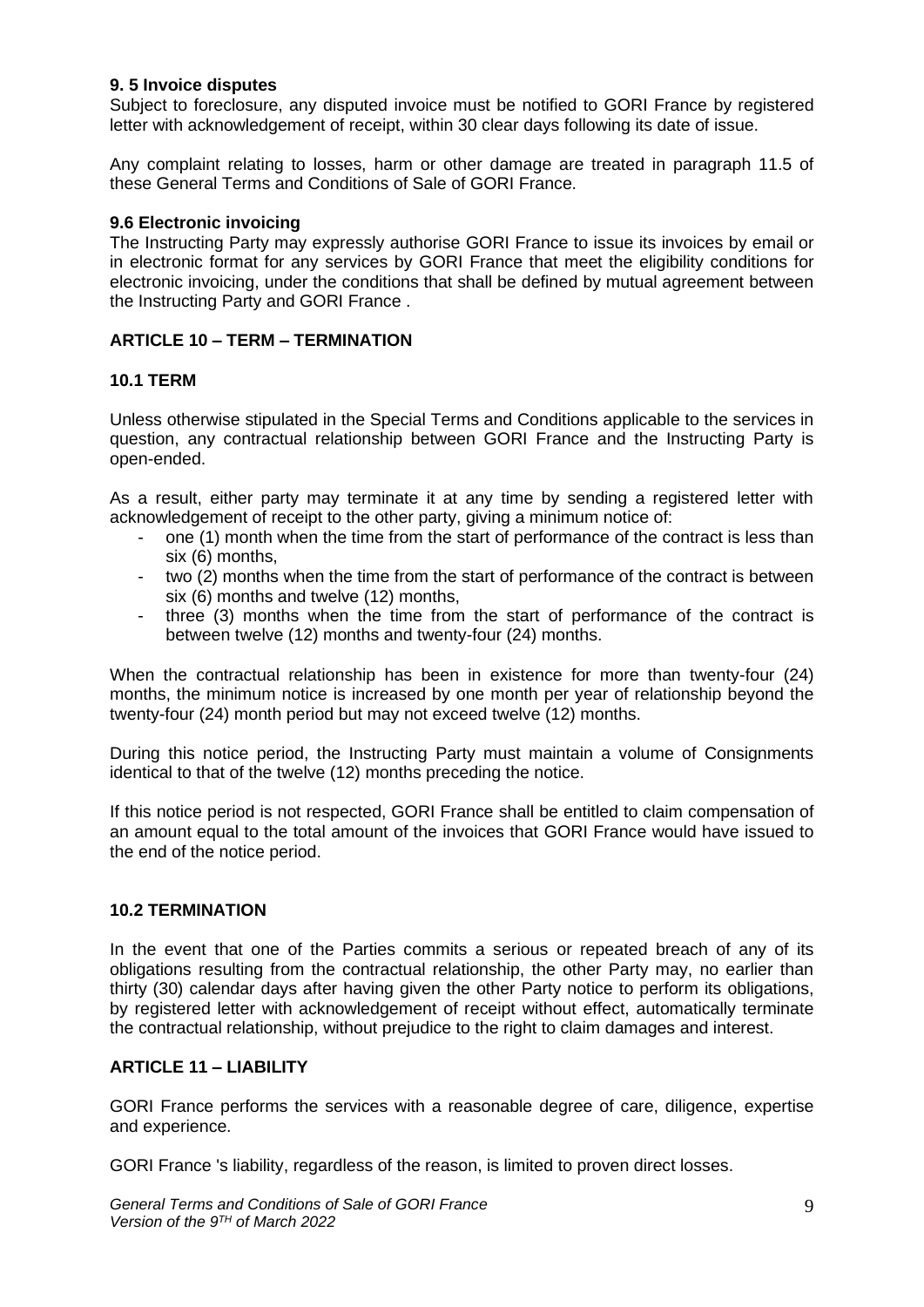The concept of proven direct loss excludes, in particular, compensation for operating losses or loss of opportunity, production, profit and earnings.

GORI France may not incur liability for any loss or damage related to an occurrence of force majeure, as defined in article 13 herein or related to any cause that exonerates it from liability as defined in the Transport Documents, Laws, Regulations, Conventions and case law applicable to the mode of transport in question.

#### **11.1 Transport Operations**

GORI France is presumed to be liable for any damage, losses or harm caused to the merchandise as a result of transport, the organisation thereof and the performance of the ancillary services and specific instructions.

When GORI France incurs liability, compensation for the direct and foreseeable proven prejudice shall be paid pursuant to the provisions of the Transport Documents when they are issued or, failing which, the liability of GORI France with regard to Transport Operations is determined pursuant to the provisions of the Standard Contract of the forwarding agent included as an appendix to article D 1432-3 of the French Transport Code.

The compensation paid by GORI France for proven, direct and foreseeable losses resulting from these Transport Operations is carried out within the limits stipulated in articles 13.1 to 13.2.1 of said Standard Contract.

# **11.2 Late pick-up and/or delivery**

Unless otherwise specified in the Special Terms and Conditions applicable to the services in question, delivery times are given as an indication only. As a result, no compensation for late pick-up and/or delivery shall be payable by GORI France.

In the event that GORI France has accepted firm deadlines for delivery, and unless otherwise provided for in the applicable Special Terms and Conditions, it may only incur liability for proven direct prejudice up to and not exceeding, unless otherwise provided for, 30% of the price for the transportation in question and invoiced by GORI France.

## **11.3 Customs Formalities**

GORI France 's liability in relation to complaints resulting from Customs Formalities carried out by GORI France shall be limited to the smaller of the following sums: fifty (50) euros per Customs Formality or the amount of the fees paid to GORI France for the Customs Formality in question.

Without prejudice to the above, GORI France 's liability for Customs Formalities is limited to an amount corresponding to twenty-five percent (25%) of the fees invoiced by GORI France during the calendar year and paid by the Instructing Party in the country in question.

#### **11.4 Logistics Operations**

Unless otherwise stipulated in the Special Terms and Conditions applicable to the services in question, GORI France 's liability as Logistics Operator is determined according to the following rules:

- Losses and damage

*General Terms and Conditions of Sale of GORI France Version of the 9 TH of March 2022* 10 For all damages to merchandise that can be attributed to the Logistics Operations and for all of the resulting consequences, GORI France 's liability is limited to **€14** per kilogramme of gross weight of the missing or damaged merchandise. This may not exceed, regardless of the weight, volume, dimensions, nature or value of the merchandise in question, an amount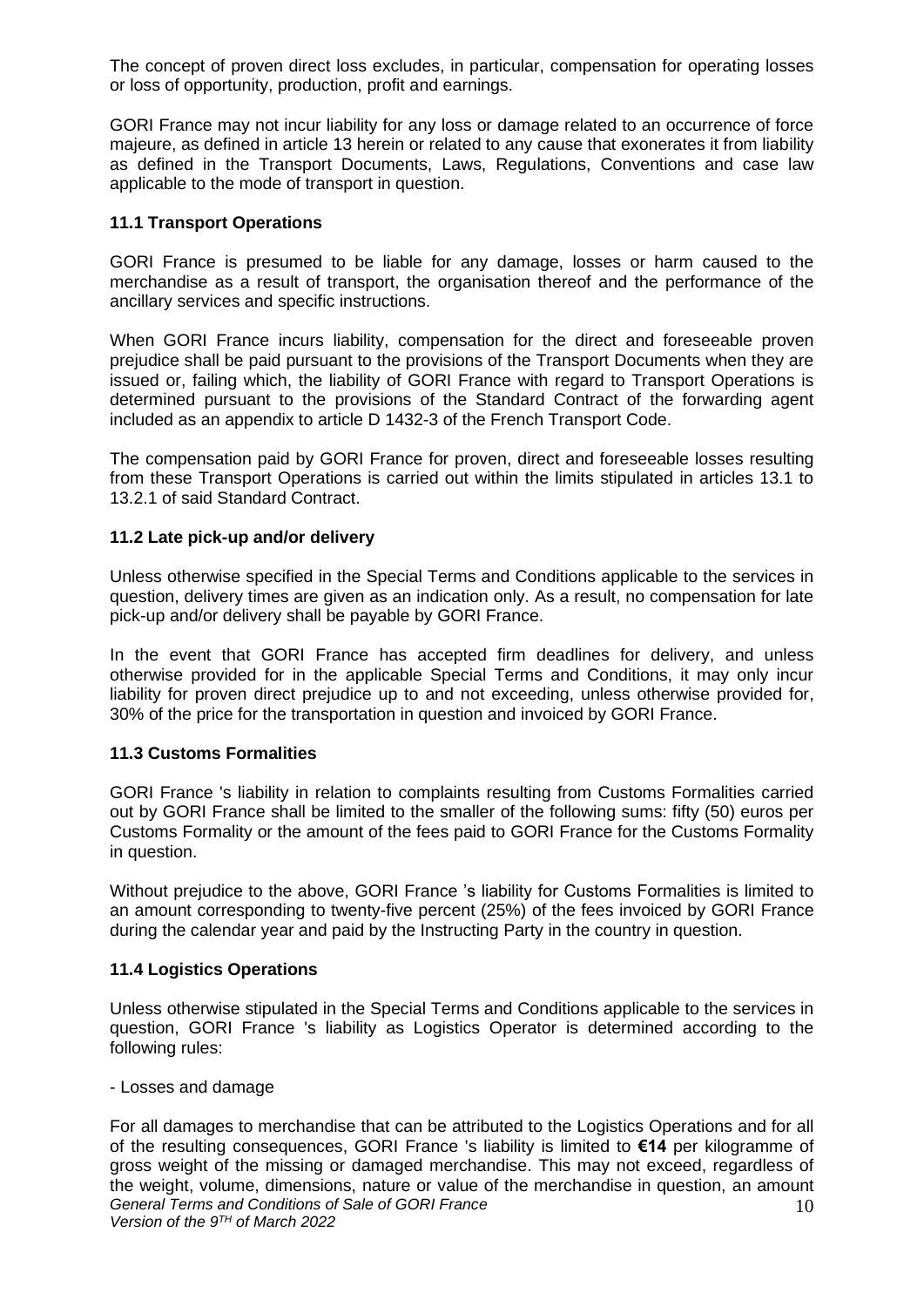greater than the product of the gross weight of the merchandise expressed in tonnes multiplied by **€2,300** with a maximum of **€50,000** per event.

- Other damage

For all other damage resulting from a breach in the fulfilment of a Logistics Operation, GORI France 's liability is strictly limited to the price of the Operation giving rise to the damage, which may not exceed a maximum of **€50,000** per event.

Without prejudice to the above, GORI France 's liability with regard to Logistics Operations for losses and damage and/or any other damage that may result from such is limited to an amount corresponding to twenty-five percent (25%) of the fees invoiced by GORI France during the calendar year and paid by the Instructing Party.

## **11.5 Other cases of liability**

Subject to the provisions of any mandatory legislation, for any other cases of complaints that are not provided for herein, GORI France 's liability may not exceed €75,000 per year of the contract.

#### **11.6 Admissibility of complaints**

In the event of loss, damage or any other deterioration suffered by the goods, or in the event of a delay, it is the duty of the recipient or receiving clerk to make all the usual observations required, issue duly motivated reservations and, in general, perform all actions needed to protect the right to recourse, within the time frame set by the regulations applicable to the service in question.

Under penalty of foreclosure, all complaints must be formulated in writing and submitted to GORI France within the time frame set by the applicable contractual stipulations or, where such stipulations do not exist, by the regulations applicable to the service in question.

## **ARTICLE 12 – TIME LIMIT**

Regardless of the capacity with which GORI France acts in relation to its services, all the actions arising from the contract concluded between the parties or its performance are timebarred after a year from the performance of the service in question or from the event that has given rise to them.

## **ARTICLE 13 - FORCE MAJEURE**

Neither of the Parties shall be held liable for any failure to fulfil its obligations or for a delay in performance if it is caused by an occurrence of force majeure as recognised by article 1218 of the French Civil Code or French case law.

If performance of the Contract is suspended for more than one (1) month, each of the Parties may notify the other in writing of the termination of the Contract.

## **ARTICLE 14– COMPENSATION**

*General Terms and Conditions of Sale of GORI France Version of the 9 TH of March 2022* 11 The Instructing Party must release GORI France from any liability and compensate it for: - any loss, any damage, any cost or expense of any kind (including in particular any duties, taxes, levies, provisions and expenses of any kind charged on the merchandise by an authority) borne by GORI France due to the performance of the instructions of the Instructing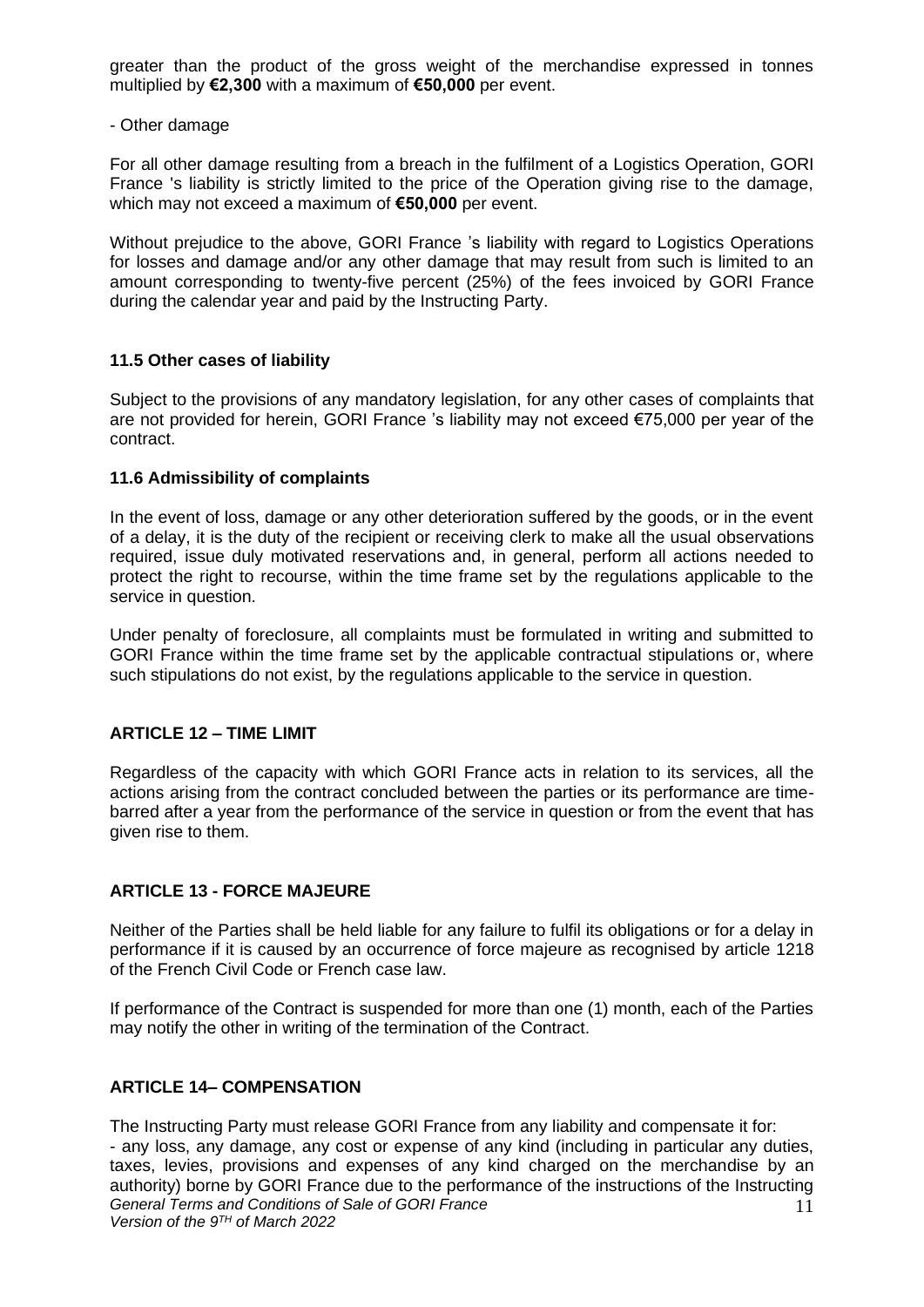Party, for any breach of the Instructing Party's obligations or negligence on the part of the Instructing Party, and

- any liability established against or incurred by GORI France with regard to the Instructing Party or a third party due to the performance of the instructions of the Instructing Party, and - any complaints, costs and claims, of any kind issued by anybody, exceeding the limits of liability defined herein, even if these complaints, costs or claims are due to a breach of the contract, and act of negligence or a breach of the obligations of GORI France, its employees, subcontractors or agents.

# **ARTICLE 15 – "AD VALOREM" INSURANCE**

# **15.1**

For all Shipments, GORI France shall not take out any Ad Valorem insurance covering the monetary value of the Consignment without a written order from the Instructing Party, repeated for each Consignment, specifying the risks to be covered and the values to be insured. If such an order is given, GORI France, acting on behalf of the Instructing Party, shall take out an insurance policy with an insurance firm that is reputable at the start of the cover.

The Ad Valorem insurance shall be subject to the payment of a premium and subject to acceptance by GORI France.

GORI France shall not take out any insurance without a written order from the Instructing Party, repeated for each Consignment, specifying the risks to be covered and the values to be insured. If such an order is given, GORI France, acting on behalf of the Instructing Party, shall take out an insurance policy with an insurance firm that is reputable at the start of the cover.

# **15.2**

In the event that Ad Valorem insurance is provided by GORI France, GORI France shall act as agent and may in no event by considered as the insurer. The Instructing Party shall be deemed to have read and accepted the terms of the policy. An insurance certificate shall be issued on request.

Any Instructing Party that covers transport risks itself must specify to its insurers that they can exercise a right to recourse against GORI France only within the limits specified in article 11.

## **ARTICLE 16 – SPECIAL TERMS AND CONDITIONS FOR LOGISTICS OPERATIONS**

## **16.1 Insurance for damages – Waiver of legal action**

The Instructing Party is required to insure any property, merchandise, items and hardware (i) entrusted to GORI France and warehoused and/or stored in any premises where GORI France operates and/or (ii) provided to GORI France for the performance of its service, against the risks of damage, such as fire, explosion, lightning, storms, water damage, electrical damage and theft, etc.

In any event, the Instructing Party expressly waives all legal action, from the first euro, against GORI France in the event that one of these risks occurs and in respect of all resulting consequences, and agrees to obtain the same waiver from its insurers. In this respect, the Instructing Party shall hold GORI France harmless against any recourse by its insurer.

## **16.2 Inventory difference**

Any stock difference is measured by comparing the values obtained during physical inventories with those given by the computerised stock management system managed by GORI France on the same dates.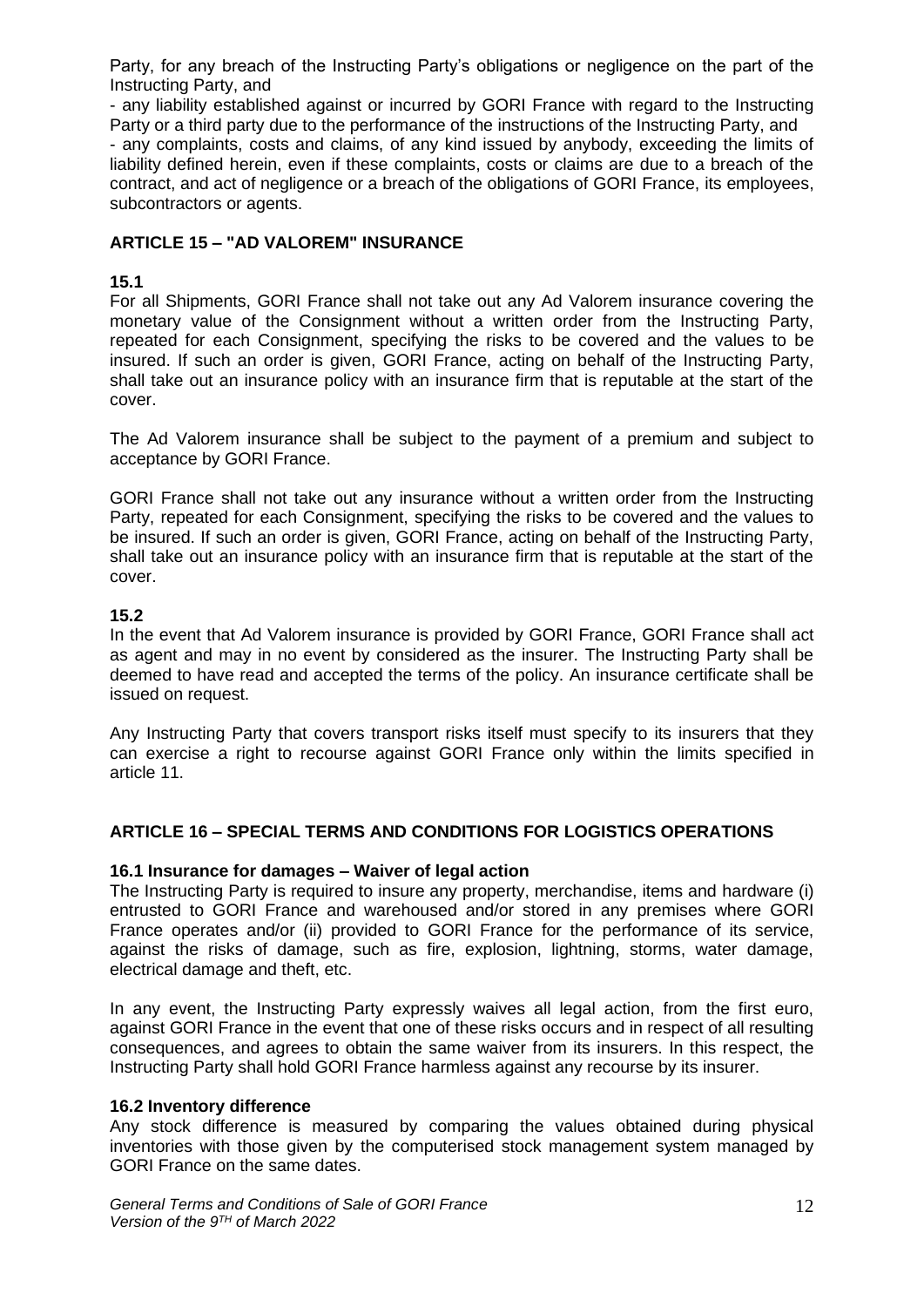A final calculation of measurement of stock difference shall be performed at the end of each calendar year based on comparisons made during inventories.

Any missing stock not offset by excess stock during physical inventories as well as warehouse breakage may lead to compensation being paid by GORI France for their value in "average weighted price", minus a wastage amount of 5%.

It is specified that this compensation for stock differences, and the compensation for damage to the merchandise caused by the Logistics Operations as a result of losses and damage described in Article 11.4, are alternatives. They are non-cumulative in respect of the same merchandise. The lowest compensation shall be applied.

#### **16.3 Termination by the Instructing Party**

Unless otherwise stipulated in the Special Terms and Conditions applicable to the services in question, if contractual relations are terminated by the Instructing Party without having complied with the notice period stipulated in article 10 and without any breach on the part of GORI France, GORI France shall have the right to the following compensation:

- If GORI France has provided Logistics Operations for more than one year, the compensation shall be equal to the total invoicing for six (6) full months of Logistics Operations, calculated based on the monthly average from the last year of operation,
- If GORI France has provided Logistics Operations for less than one year, the compensation will be equal to the total of invoicing for six (6) months of Logistics Operations, calculated based on the highest monthly invoice.

This compensation must be paid immediately by the Instructing Party.

#### **16.4 Return of merchandise**

If contractual relations are terminated for any reason whatsoever, and provided all amounts due have been paid, GORI France shall make available to the Instructing Party all merchandise submitted by the Instructing Party for the Logistics Operations entrusted to GORI France .

After pick-up of these items, the Instructing Party may not make any further claim regarding the Logistics Operations provided by GORI France.

The departure of the Instructing Party must be formalised by a report that shall signify that all affairs are settled between the Parties.

## **ARTICLE 17 – NOTICE AND INFORMATION**

Any notice or information issued by GORI France is intended for the exclusive use of the Instructing Party, regardless of the manner in which it is communicated. The Instructing Party must compensate GORI France for any loss or damage suffered by GORI France due to the disclosure by the Instructing Party of said notice or information to a third party.

## **ARTICLE 18 – TERMINATION AND NON-VALIDITY**

If any of the provisions of these Terms are declared void or invalid, all of the other provisions shall continue to apply.

## **ARTICLE 19 – LAW AND JURISDICTION**

French law shall apply.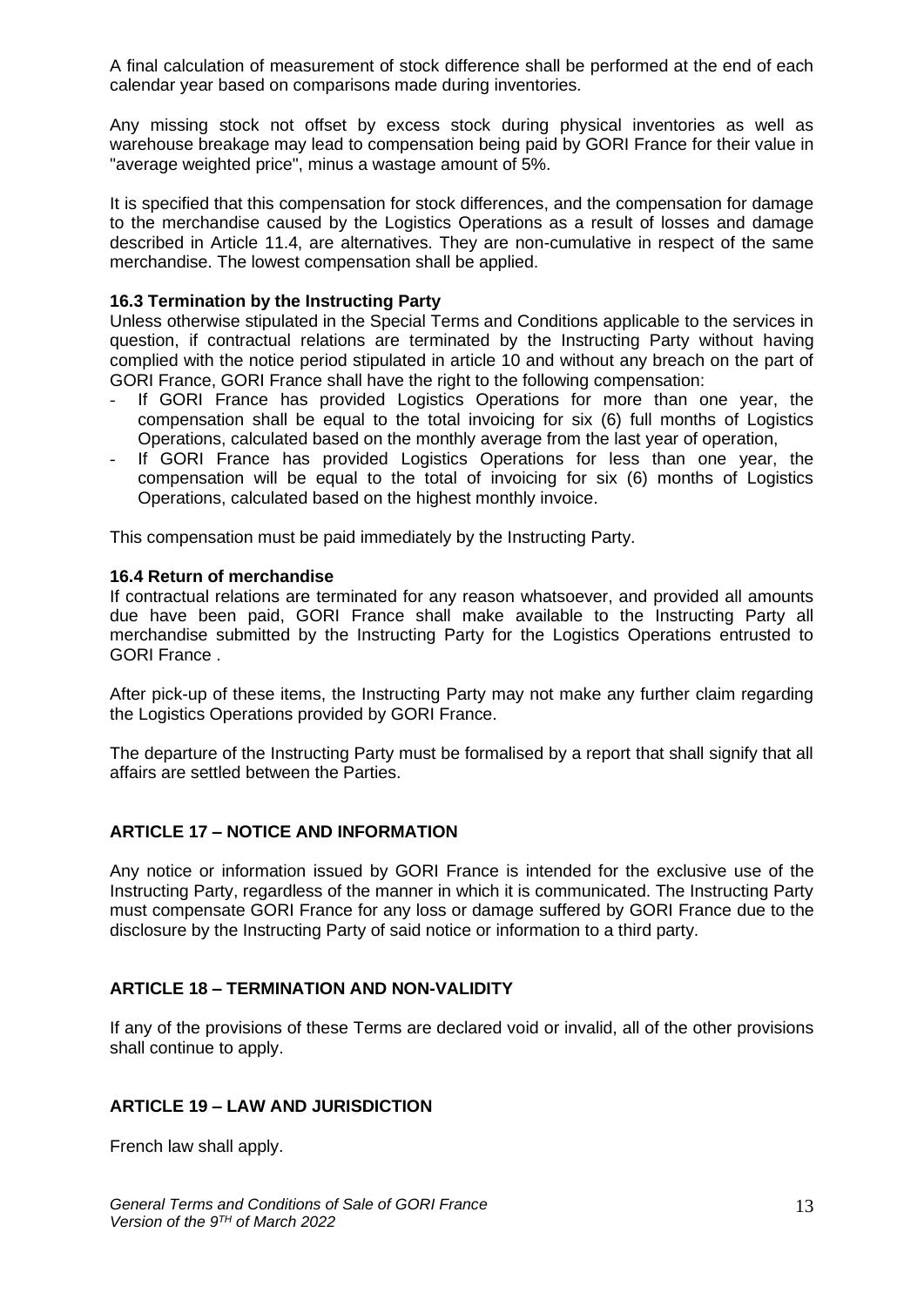**Any legal action relating to the contractual relations or any dispute of any kind, even in the event of multiple defendants or the introduction of third parties, shall fall under the exclusive jurisdiction of the Paris Commercial Court.**

## **ARTICLE 20 – BREXIT**

"Brexit" means the UK ceasing to be part of the European Customs Union and/or the EU single market, which occurred from January 31, 2021. In anticipation, upon and after the event of Brexit GORI France reserves the right to modify all or part of its services to and from the UK, to change its working procedures and the agreed rates, to charge surcharges or otherwise to take measures to adjust its business operations and obligations towards customer to the then prevailing circumstances as a result of Brexit. GORI France shall be relieved of any liability under any contract for services to and from the UK if, and to the extent that, such liability is caused by the consequences of Brexit.

# **ARTICLE 21 – COVID-19**

The spread of the Coronavirus (COVID-19) was officially declared a pandemic by the WHO. The consequences of the spread of the Coronavirus (COVID-19) are resulting amongst other things in continued lockdown of countries, closure/limitation of crossing country borders, closure of ports and airports and resulting carrier cancellations causing global disruption of air, ocean and other logistics services. The situation is very fluid with new announcements being made by carriers on flight and ocean carrier cancellations without or on short notice, as well as administration/governments of various cities/states/countries restricting movements within such cities/states/countries.

These consequences of the spread of Coronavirus (COVID-19) are outside the reasonable control of GORI France.

In view of the aforesaid situation, GORI France reserves the right to modify all or part of its air, ocean and other freight services, to change its working procedures and the agreed rates, to charge surcharges or otherwise to take measures to adjust its business operations and obligations towards customers to the then prevailing circumstances arising as a consequence of the spread of the Coronavirus (COVID -19). GORI France shall be relieved of any liability under any agreement for services if, and to the extent that, such liability is caused by the consequences of the spread of the Coronavirus (COVID-19).

If GORI France is prevented from performing its obligations (as modified, changed or adjusted in accordance with the above) in such circumstances for more than 30 consecutive days, either party has the right to terminate the agreement forthwith by giving written notice to the other.

# **ARTICLE 22 - DATA PROTECTION**

GORI France undertakes to scrupulously comply with the regulations regarding personal data protection by ensuring that it continually complies with the provisions of the French Data Protection Act No. 78-17 of 6 January 1978 as amended, Regulation 2016/679 of the European Parliament and of the Council of 27 April 2016 (hereafter "GDPR") and any other current or future law regarding this regulation.

GORI France collects personal data (hereafter the "Data") from the customer (shipper, third party, loader or other) (hereafter the "Instructing Party") that contracts with it in order to perform the transport and/or logistics services or any other services that the Instructing Party assigns to it.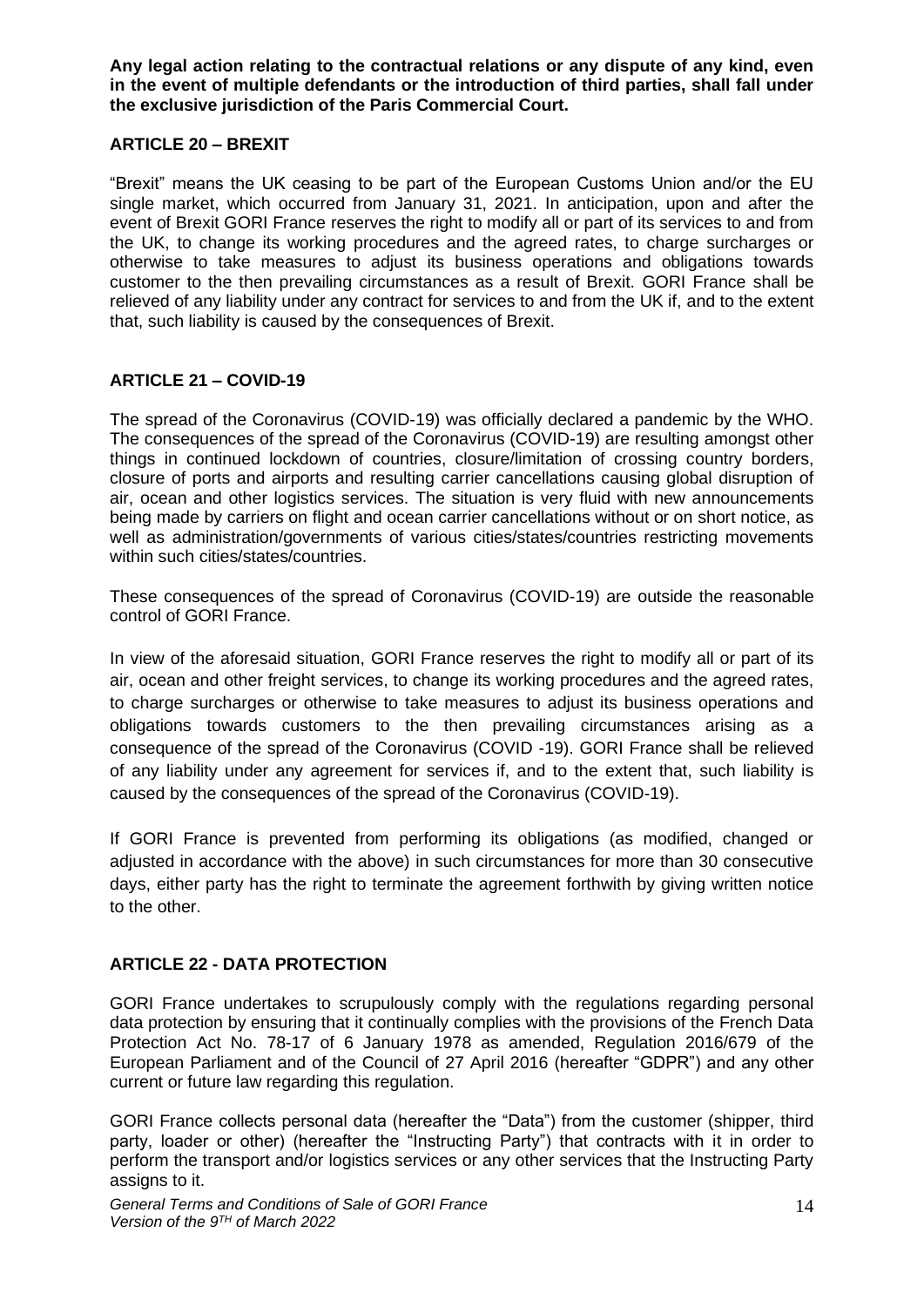The communication to GORI France of the Data by the Instructing Party is necessary and essential for the performance by GORI France of the aforementioned services and based on the contractual relationship binding GORI France to the Instructing Party.

The Data are intended for GORI France and any third parties such as transporters, logistics operators or computer service providers for the performance of the services (hereafter the "Recipients").

GORI France and/or the Recipients may use the Data for the performance of the services referred to in the contract. GORI France may also use the Data for the following purposes: communication of a commercial nature such as sending newsletters, promotional offers (provided that they are regarding similar services to those of the contract), etc.; assessing the satisfaction level of the Instructing Party and/or the recipients by means, in particular, of satisfaction surveys (by email or by telephone).

The Data shall be kept for appropriate durations and according to the retention periods in force for each type of data and the purposes in view of which they are collected.

The Data may be subject to a transfer outside the European Union, to a country recognised by the European Commission as providing adequate protection of personal data or to a country not recognised as such. Where applicable, GORI France shall ensure that the transfer is carried out under conditions and terms that ensure effective protection for the Data and in compliance with the regulations. Information about the measures may be requested by contacting the Data Protection Officer of GORI France.

The Instructing Party must only provide GORI France with the Data about its customers or any other third party (hereafter the "Instructing Party's Customers" or "its Customers") in strict compliance with regulations regarding personal data.

The Instructing Party therefore warrants that it has collected the Data legally. The Instructing Party also warrants that it has informed its Customers of all the information regarding the processing of their Data that it may perform itself or that may be performed by any natural or legal person (including GORI France) to whom the Data are communicated, in such a manner that they are fully aware, pursuant to article 13 of the GDPR.

The Instructing Party and the Instructing Party's Customers in question for the Data processed by GORI France may, at any time, exercise all of the rights guaranteed by the GDPR (right to access to Data regarding them, the right to oppose to its processing, right to correct, right to delete, right to restriction and the portability of the data) by sending a request to the Data Protection Officer to the following address: GORI France – Zone Verte – 9 Rue de Guerlande – 71880 CHATENOY LE ROYAL – France or by email to:  $info@fr.gori.com$ . If necessary, the Instructing Party and the third party in question can send a complaint letter to the *Commission Nationale de l'Informatique et des Libertés* (CNIL—French National Commission on Data and Freedom).

#### **These General Terms and Conditions Sale of GORI France replace those previously published and enter into effect on the 9 th of March 2022.**